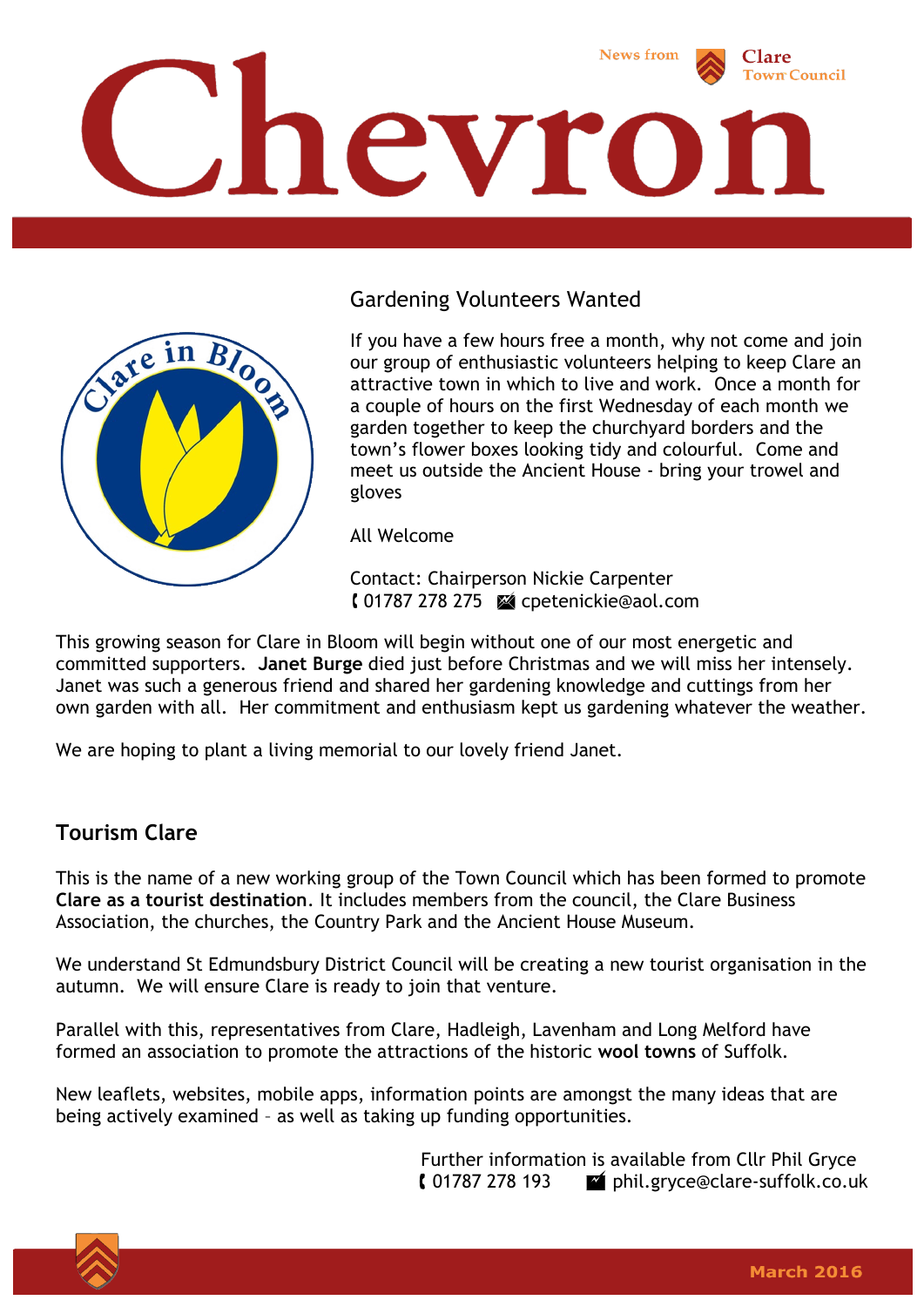A local landowner, David Byford has clarified rights of way over his land by creating permissive paths, under the Highways Act 1981, section 31. A map which has been posted on the land is printed below.



A track has been created out of the west end of the Nuttery, passing through a small belt of trees to the north. This path will be widened and a foot bridge installed in the near future with the cooperation of the Stour Valley Volunteers.

The meadow which lies to the south of the Nuttery will be cut occasionally to control the growth of scrub. It is home to crested newts, many nesting birds and to barn owls. Dog owners are asked to respect the wild life by keeping dogs on the paths.

All walkers are reminded to take care: agricultural equipment will make use of these tracks.

Horse-riding is not permitted on these permissive paths.

Many people have enjoyed walking these paths – with mutual respect we trust this situation will continue for many years.

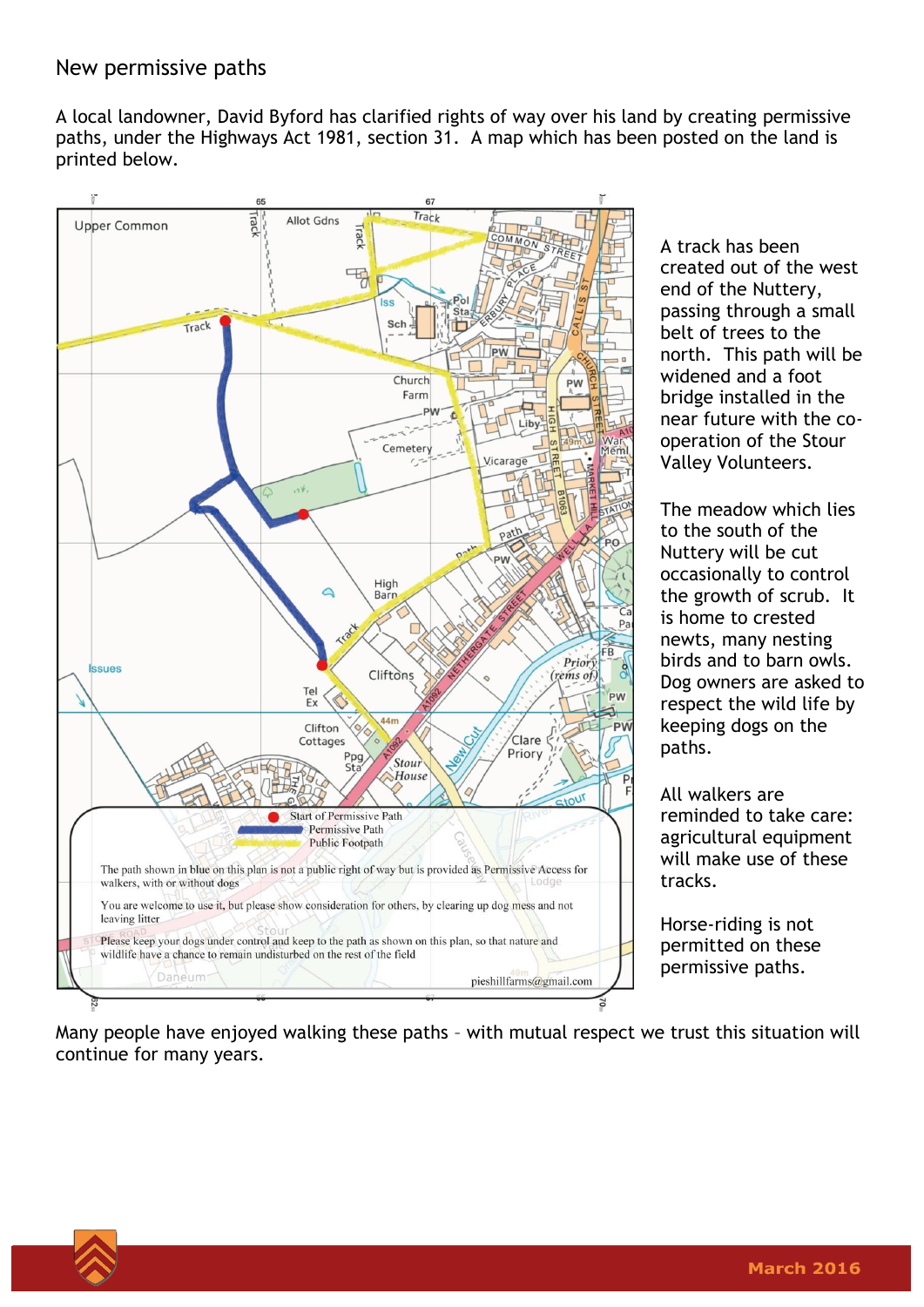

## **The CCA is back!**

The new Clare Community Association has been formed by a group of local residents who have come together with the aim of helping to facilitate events for the people of Clare. We hope to not only offer help and advice to anyone who comes up with an idea for an event but also to coordinate some family-oriented events ourselves.

We have already organised a children's Scavenger Hunt in the Country Park followed by arts and crafts and refreshments - including yummy cakes - in the Social Club to provide some fun during half-term.

Our next proposal - and it's a biggy is to celebrate the **Queen's 90th birthday** with a party which will be held in the Country Park on Sunday 12th June. There will be live music, games, competitions, refreshments, stalls and lots of fun all with a 1920s theme!

There is more information about this and other ideas, including how you can become involved, on the website and on our Facebook page, so keep checking for updates.

The CCA is for **anyone and everyone** who would like to help make Clare an even more special place in which to live!

> www.clareca.org.uk www.facebook.com/ClareCommunityAssociation

## Bye-Laws

Bye-laws have been written for the Country Park, the Nuttery and the Playing Fields. They are available on line at www.clare-suffolk.co.uk and www.clare-uk.com. Residents are invited to comment on these regulations before they are approved by Clare Town Council and subsequently by the Secretary of State. Kindly send your comments to the Clerk: clerk@clareuk.com.

The laws on dog-fouling still apply to all these grounds; St Edmundsbury District Council will prosecute offenders.